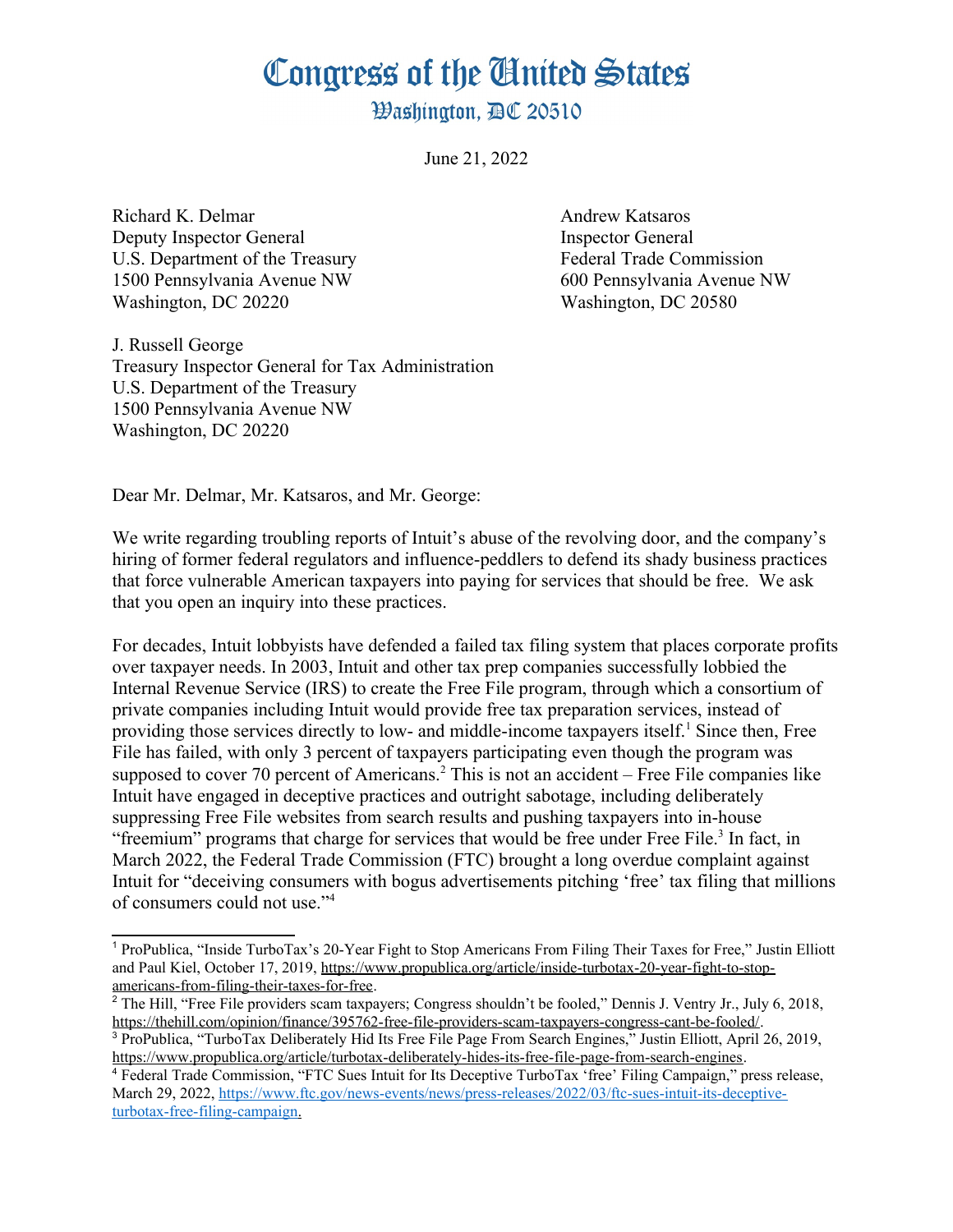<span id="page-1-2"></span><span id="page-1-0"></span>Intuit and other tax prep companies have gotten away with these Free File scams by deploying hordes of lobbyists – including revolving door hires. Intuit has utilized its massive lobbying budget – which topped \$3.2 million in  $2021<sup>5</sup>$  $2021<sup>5</sup>$  $2021<sup>5</sup>$  – to defend its shameless profiteering, including by hiring a slew of former regulators, often deployed to lobby the very agencies where they had recently worked. A prime example is Dave Williams, who was the IRS's top negotiator on the Free File program in the early 2000s. Williams "was very commercially sensitive" and "didn't want to offend the industry," according to an industry associate. Worse, Williams "was particularly open to having sidebar conversations with key people where he could imagine himself landing some day.<sup>"[7](#page-1-5)</sup> Indeed, Intuit hired Williams in 2013 to serve as Chief Tax Officer. During his tenure at the company,  $\delta$  the Free File program was extended four times, despite its clear failures.<sup>[9](#page-1-9)</sup> Reporting indicates that Williams is only one of the several former officials that Intuit has recruited to power its multimillion dollar lobbying machine and protect its deceptive practices from sorely-needed regulatory scrutiny.[10](#page-1-11)

<span id="page-1-12"></span><span id="page-1-10"></span><span id="page-1-8"></span><span id="page-1-6"></span><span id="page-1-4"></span>Most recently, in March 2022, Intuit hired former FTC Chair Jon Leibowitz to defend itself from the recent FTC complaint.[11](#page-1-13) This hire, undisclosed but for a court filing in the FTC-Intuit case, raises conflict of interest concerns and questions about why the agency failed for years to take action. And it once again underscores Intuit's willingness to use influence-peddling schemes to protect its shady business practices.

In the wake of the March 2022 report about Intuit's hiring of Mr. Leibowitz, we wrote to Intuit to investigate this matter, seeking information from the company about potential conflicts of interest in staffing, including former and current employees who had previously worked, or left Intuit to work, for the IRS, Treasury Department, or elsewhere in the executive branch.<sup>[12](#page-1-15)</sup>

<span id="page-1-16"></span><span id="page-1-14"></span>Intuit's response, however, was wholly inadequate, failing to dispel any of the concerns about its unethical behavior.[13](#page-1-17) Intuit failed to provide information on any employee that had made a trip through the revolving door, despite the extensive reporting on specific egregious cases. In

<span id="page-1-3"></span>[6](#page-1-2) ProPublica, "Inside TurboTax's 20-Year Fight to Stop Americans From Filing Their Taxes for Free," Justin Elliott and Paul Kiel, October 17, 2019, [https://www.propublica.org/article/inside-turbotax-20-year-fight-to-stop](https://www.propublica.org/article/inside-turbotax-20-year-fight-to-stop-americans-from-filing-their-taxes-for-free)[americans-from-filing-their-taxes-for-free.](https://www.propublica.org/article/inside-turbotax-20-year-fight-to-stop-americans-from-filing-their-taxes-for-free)

<span id="page-1-1"></span><sup>&</sup>lt;sup>[5](#page-1-0)</sup> Open Secrets, "Intuit spends millions lobbying amid accusations of deceptive TurboTax advertising." Anna Massoglia, March 31, 2022, [https://www.opensecrets.org/news/2022/03/intuit-spends-millions-lobbying-amid](https://www.opensecrets.org/news/2022/03/intuit-spends-millions-lobbying-amid-accusations-of-deceptive-turbotax-advertising/#:~:text=Intuit%20has%20spent%20more%20than,multiple%20former%20members%20of%20Congress)[accusations-of-deceptive-turbotax-advertising/#:~:text=Intuit%20has%20spent%20more%20than,multiple](https://www.opensecrets.org/news/2022/03/intuit-spends-millions-lobbying-amid-accusations-of-deceptive-turbotax-advertising/#:~:text=Intuit%20has%20spent%20more%20than,multiple%20former%20members%20of%20Congress) [%20former%20members%20of%20Congress.](https://www.opensecrets.org/news/2022/03/intuit-spends-millions-lobbying-amid-accusations-of-deceptive-turbotax-advertising/#:~:text=Intuit%20has%20spent%20more%20than,multiple%20former%20members%20of%20Congress)

<span id="page-1-5"></span>[<sup>7</sup>](#page-1-4) *Id.*

<span id="page-1-7"></span>[<sup>8</sup>](#page-1-6) LinkedIn, "Dave Williams," <https://www.linkedin.com/in/dave-williams-4795b19/>.

<span id="page-1-9"></span>[<sup>9</sup>](#page-1-8) Internal Revenue Service, "Eighth Memorandum of Understanding on Service Standards and Disputes Between the Internal Revenue Service and Free File, Incorporated," [https://www.irs.gov/pub/irs-utl/Eight%20Free%20File](https://www.irs.gov/pub/irs-utl/Eight%20Free%20File%20MOU.pdf) [%20MOU.pdf.](https://www.irs.gov/pub/irs-utl/Eight%20Free%20File%20MOU.pdf) *.*

<span id="page-1-11"></span> $\overline{10}$  $\overline{10}$  $\overline{10}$  *Id.* 

<span id="page-1-13"></span>[<sup>11</sup>](#page-1-12) Federal Trade Commission v. Intuit Inc., "Case 3:22-cv-01973-CRB Document 13," on file with the Office of Senator Elizabeth Warren.

<span id="page-1-15"></span><sup>&</sup>lt;sup>[12](#page-1-14)</sup> Letter from Senator Elizabeth Warren to Intuit, April 18, 2022,

[https://www.warren.senate.gov/imo/media/doc/2022.04.18%20Warren%20Intuit%20Letter.pdf.](https://www.warren.senate.gov/imo/media/doc/2022.04.18%20Warren%20Intuit%20Letter.pdf)

<span id="page-1-17"></span> $13$  Letter from Intuit to Senator Elizabeth Warren, May 2, 2022,

https://www.warren.senate.gov/download/confidential -intuit-response -52202233-2.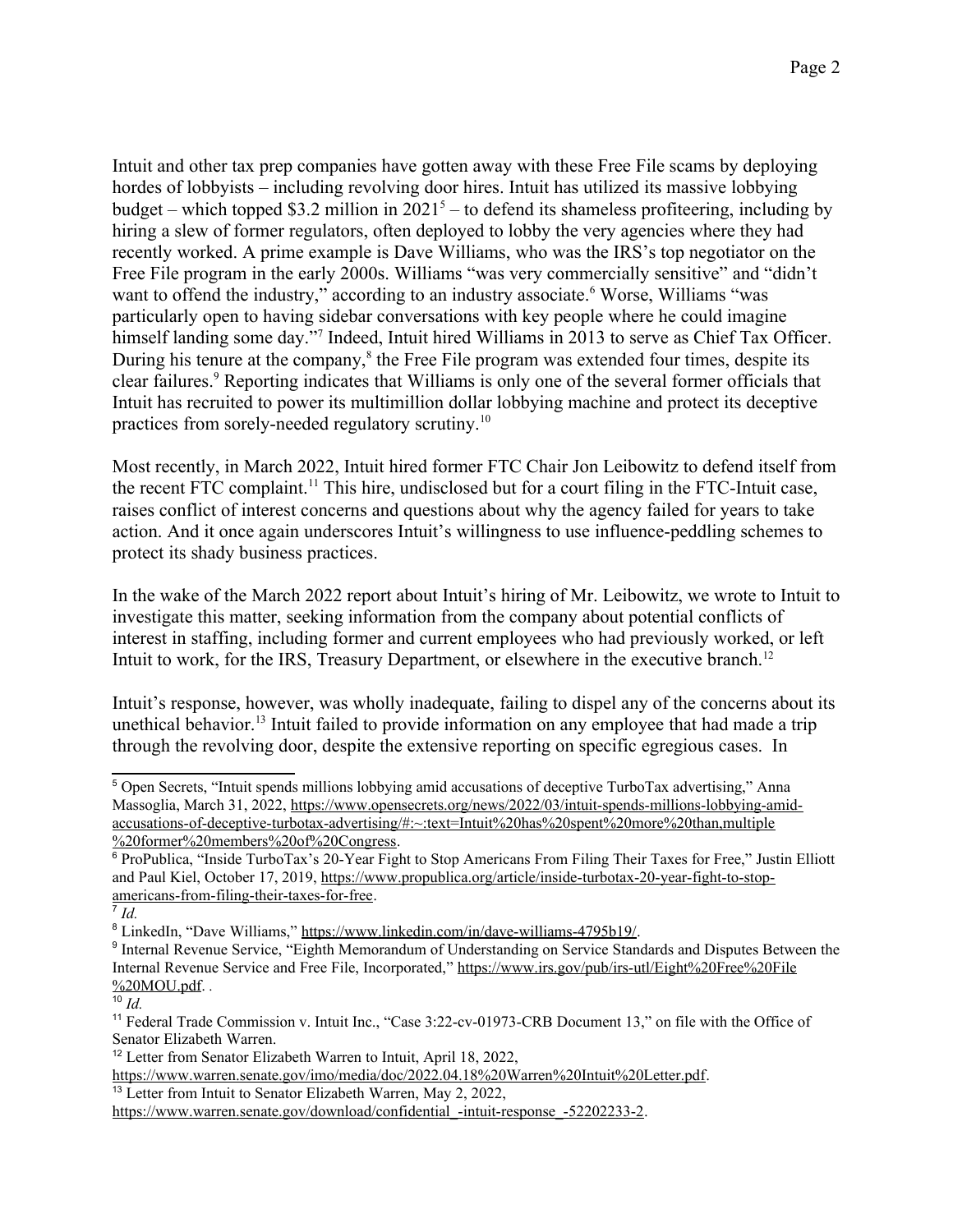<span id="page-2-0"></span>response to our request, Intuit cites its internal code of conduct and ethics, which appears to allow employees to represent the company in front of agencies they previously worked for, and does nothing to prevent the revolving door influence-peddling that is our chief concern.<sup>[14](#page-2-1)</sup>

<span id="page-2-4"></span><span id="page-2-2"></span>Given Intuit's failure to provide answers about its track record with the revolving door, and the ongoing harm to American taxpayers from this behavior, we write to urge you to open an investigation into this revolving-door scheme. Senator Warren has introduced the *Anti-Corruption and Public Integrity Act*, [15](#page-2-3) which would outlaw such schemes and ensure that government officials work for the people and not the wealthiest corporations and their clients; and our *Tax Filing Simplification Act[16](#page-2-5)* would prevent the IRS from entering into an agreement that restrict its ability to provide free e-filing services and indeed would require the IRS to develop truly free and easy simplified filing tools. However, as Acting Treasury Inspector General, Treasury Inspector General for Tax Administration, and FTC Inspector General, you each already have the statutory power and responsibility to investigate allegations of misconduct with respect to the administration of programs at the Treasury Department, IRS, and FTC, including through access to any relevant records and subpoena power.<sup>[17](#page-2-7)</sup> The questions raised by Intuit's use of the revolving door falls squarely within your missions to "promote economy, efficiency and effectiveness"[18](#page-2-9) and "prevent and detect fraud, waste, abuse, misconduct, and mismanagement"<sup>[19](#page-2-11)</sup> in the programs and operations of the Treasury Department, IRS, and FTC.

<span id="page-2-10"></span><span id="page-2-8"></span><span id="page-2-6"></span>For these reasons, we request that you use your authorities to open an inquiry into the revolving door between Intuit – and other current and former Free File member companies – and the Treasury Department, the IRS and the FTC, and to inform Congress and the public about your findings without delay. In particular, we ask that you investigate the following topics in your review:

- 1. The extent to which Intuit and other Free File Alliance members are taking advantage of the revolving door between the companies and government service at the Treasury Department, IRS, and FTC.
- 2. The role these officials play when they enter government service and when they work for these tax prep companies before or after that government service.

<span id="page-2-1"></span>[<sup>14</sup>](#page-2-0) Letter from Senator Elizabeth Warren to Intuit, April 18, 2022,

[https://www.warren.senate.gov/imo/media/doc/2022.04.18%20Warren%20Intuit%20Letter.pdf;](https://www.warren.senate.gov/imo/media/doc/2022.04.18%20Warren%20Intuit%20Letter.pdf) Intuit, "Integrity Without Compromise: Intuit's Code of Conduct & Ethics,"

<span id="page-2-3"></span>[https://www.intuit.com/oidam/intuit/ic/en\\_us/content/intuit-code-of-conduct-ethics-icom-en.pdf](https://www.intuit.com/oidam/intuit/ic/en_us/content/intuit-code-of-conduct-ethics-icom-en.pdf). <sup>[15](#page-2-2)</sup> Office of Senator Elizabeth Warren, "Anti-Corruption and Public Integrity Act,"

[https://www.warren.senate.gov/imo/media/doc/Master%20Summary%20of%20Anti%20Corruption%20Act%20-](https://www.warren.senate.gov/imo/media/doc/Master%20Summary%20of%20Anti%20Corruption%20Act%20-%20FINAL.pdf) [%20FINAL.pdf.](https://www.warren.senate.gov/imo/media/doc/Master%20Summary%20of%20Anti%20Corruption%20Act%20-%20FINAL.pdf)

<span id="page-2-5"></span><sup>&</sup>lt;sup>[16](#page-2-4)</sup> Office of Senator Elizabeth Warren, "ICYMI: Warren Makes the Case for Increased Funding for the IRS and Calls on the Administration to Commit to Creating Simplified Filing Tools," press release, February 18, 2022, [https://www.warren.senate.gov/newsroom/press-releases/icymi-warren-makes-the-case-for-increased-funding-for](https://www.warren.senate.gov/newsroom/press-releases/icymi-warren-makes-the-case-for-increased-funding-for-the-irs-and-calls-on-the-administration-to-commit-to-creating-simplified-filing-tools)[the-irs-and-calls-on-the-administration-to-commit-to-creating-simplified-filing-tools](https://www.warren.senate.gov/newsroom/press-releases/icymi-warren-makes-the-case-for-increased-funding-for-the-irs-and-calls-on-the-administration-to-commit-to-creating-simplified-filing-tools).

<span id="page-2-7"></span> $17\,5$  $17\,5$  U.S.C. App. § 6(a) & (c).

<span id="page-2-9"></span>[<sup>18</sup>](#page-2-8) U.S. Department of the Treasury, "Inspectors General," [https://home.treasury.gov/services/report-fraud-waste](https://home.treasury.gov/services/report-fraud-waste-and-abuse/inspectors-general)[and-abuse/inspectors-general.](https://home.treasury.gov/services/report-fraud-waste-and-abuse/inspectors-general)

<span id="page-2-11"></span><sup>&</sup>lt;sup>[19](#page-2-10)</sup> Federal Trade Commission, Office of the Inspector General, "What you need to know about the Office of Inspector General," [https://www.ftc.gov/office-inspector-general/what-you-need-know-about-office-inspector](https://www.ftc.gov/office-inspector-general/what-you-need-know-about-office-inspector-general)[general.](https://www.ftc.gov/office-inspector-general/what-you-need-know-about-office-inspector-general)